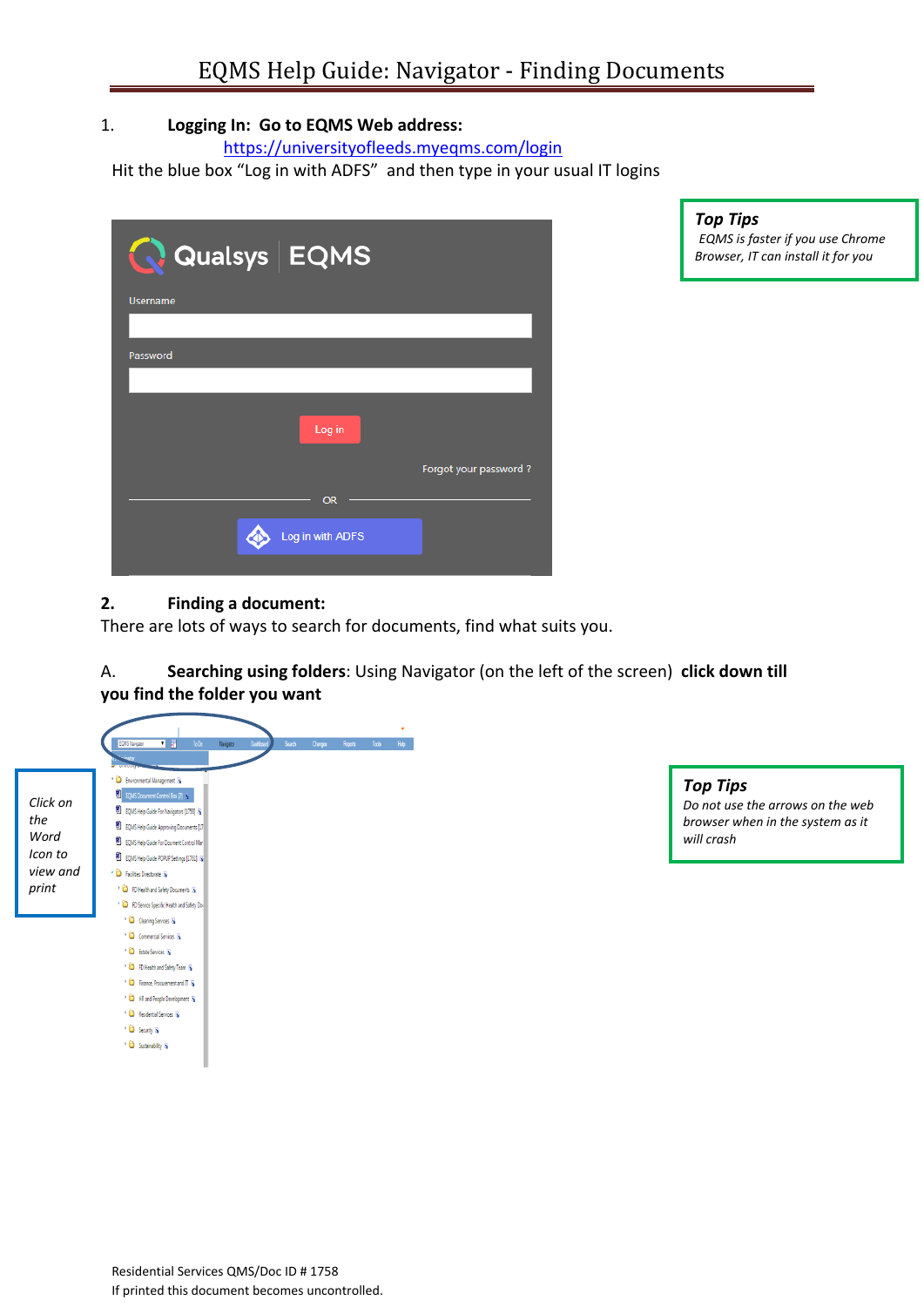OR use **Quick links** – at the bottom of the screen, these take you to a particular part of the folder. Some Quick Links are pre-set and you can add your own (right click on arrow on folder, add to quick links)

|                       | r and the second state of the second second state in the second second second second second second second second second second second second second second second second second second second second second second second seco | FD Health and Safety Team            |
|-----------------------|--------------------------------------------------------------------------------------------------------------------------------------------------------------------------------------------------------------------------------|--------------------------------------|
|                       | <b>Com</b>                                                                                                                                                                                                                     | Finance, Procurement and IT          |
| ٠                     |                                                                                                                                                                                                                                | <b>ED</b> HR and People Development  |
|                       |                                                                                                                                                                                                                                | Residential Services                 |
|                       |                                                                                                                                                                                                                                | Security IS                          |
|                       | ra an                                                                                                                                                                                                                          | Sustainability <b>N</b>              |
|                       |                                                                                                                                                                                                                                |                                      |
|                       |                                                                                                                                                                                                                                |                                      |
|                       |                                                                                                                                                                                                                                |                                      |
|                       |                                                                                                                                                                                                                                |                                      |
|                       |                                                                                                                                                                                                                                |                                      |
|                       |                                                                                                                                                                                                                                |                                      |
|                       |                                                                                                                                                                                                                                |                                      |
|                       |                                                                                                                                                                                                                                |                                      |
| Quick Links [32]      |                                                                                                                                                                                                                                |                                      |
| <b>Favourites</b> [2] |                                                                                                                                                                                                                                |                                      |
|                       |                                                                                                                                                                                                                                | <b>Recently Viewe Documents [10]</b> |

Open the folder by clicking on the arrow at the side and view your document

Recently viewed documents – does what it says on the tin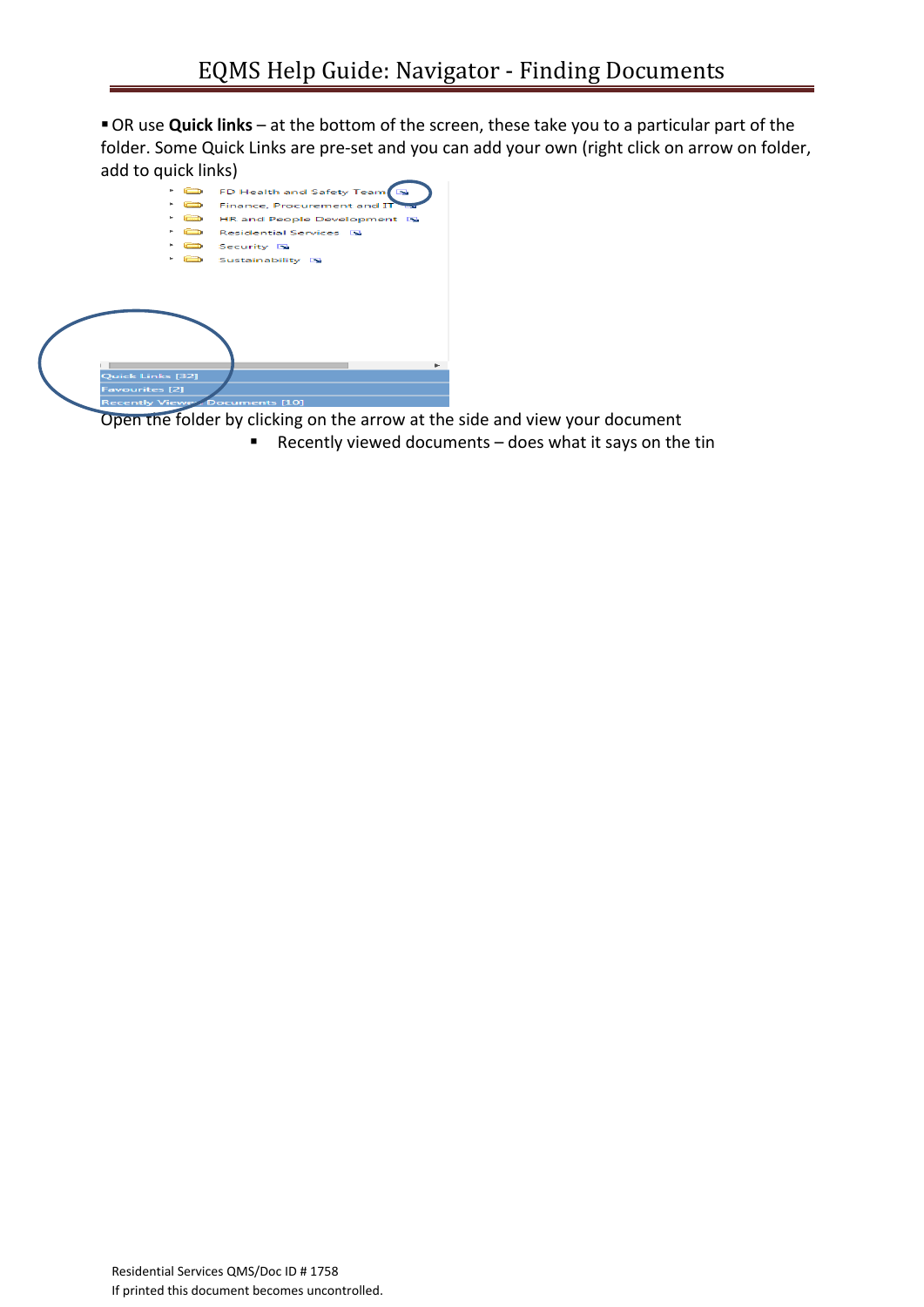## **B.** Searching using **Search**

Move off side panel and click on Search in Navigator

The screen below will appear and click on search

- Search by ID if you know the ID number of a document you can search by this
- Search by titles can search using a word in the title
- Search by content can search using any word in the document content

| Document Navigator                          | <b>EOMS</b>                                                                                                                                                                                                                                                                                                 | <b>Filters: Document</b><br>Control Group. Think                                                                                                                                                                                                                                                                                                                   |                                                                                                                                                                                                                                                                                                                |
|---------------------------------------------|-------------------------------------------------------------------------------------------------------------------------------------------------------------------------------------------------------------------------------------------------------------------------------------------------------------|--------------------------------------------------------------------------------------------------------------------------------------------------------------------------------------------------------------------------------------------------------------------------------------------------------------------------------------------------------------------|----------------------------------------------------------------------------------------------------------------------------------------------------------------------------------------------------------------------------------------------------------------------------------------------------------------|
| Navigator<br>To Do                          | Dashboard<br>Tools<br><b>Changes</b><br>Reports<br>Search<br>Select By ID:<br><b>Enter ID Number:</b><br>$\Box$ ID<br><b>Enter Title Phrase:</b><br><b>Select By Title:</b><br>$\blacktriangledown$ Title<br>fryers<br><b>Enter Title Phrase:</b><br><b>Select By Synopsis:</b><br>Synopsis                 | Help<br>Log Out<br><b>Filter By Document Control Type</b><br>Commercial Services - Catering, Conf. and Ev ▼<br><b>Enter Content Phrase:</b><br><b>Select By Content:</b><br>Content<br>● Free Text ● Advanced                                                                                                                                                      | <b>Work Area</b><br>$\left\lceil \frac{1}{k} \right\rceil$<br><b>General Search</b>                                                                                                                                                                                                                            |
| Click on the Word Icon to<br>view and print | My Docs Only<br>My Favourites<br>Search Result $\left[\begin{array}{ccc} 1 & 1 \end{array}\right]$<br>Safe Operating Pro Emptying and Cleaning Deep Fat vers<br>國<br>$\overline{\mathbf{N}}$<br>[1093]<br>$\boxed{1}$<br>Top Tips right<br>click on blue<br>box and you<br>can end<br>feedback to,<br>owner | Sort By: <i>ID O</i> Title<br>ved Searches [0]<br><b>Refine Results</b><br><b>Top Tips</b><br><b>Document Control Types</b><br>Clicking<br>on blue<br>Conf. and Events [1]<br>star will<br>Owner<br>Copley, Claire [1]<br>add<br><b>Standard</b><br>document<br>Operational control [1]<br>your<br><b>Topic</b><br>favourites<br>Coffee Shops [1]<br>refectory [1] | $\vert x \vert$<br>Metadata Search<br>$\boldsymbol{\Omega}$<br>Q.<br>Save Current Search<br>See All<br>Commercial Services - Catering,<br>Filter by Topics: That's<br>See All<br>a tag to a document;<br>could be a<br>See All<br>Geographical work<br>See All<br>The Edge or Work<br>Group <b>Plumbers</b> or |

#### **Printing a document:**

Only do this if you really need to. Right click on the document and select print

Or you can right click on the arrow next to the document on the folder structure and select 'print'

**Document information:** You can view (but not alter) document information by right clicking on the arrow next to the document on the folder structure and selecting 'view document detail'.

#### **Other Functions**



## **Click on changes and you can see all the amended and revisions to the document that have occurred**

|                                           | Log ID | Doc ID | Comments                                                                                                                                                | Changed By           | Date Changed | Version |   |
|-------------------------------------------|--------|--------|---------------------------------------------------------------------------------------------------------------------------------------------------------|----------------------|--------------|---------|---|
| <b>Enter Search Phrase:</b><br>Go<br>psop | 2547   | 755    | There Have Been A Major Review Of The EAP And Overcrowding<br>Section Which All Staff Should Read, SOP Have Been Linked To Claire Copley<br><b>EQMS</b> |                      | 25 Sep 2015  | 3.0     | 圉 |
| ONLY Display Changes Made On Or After:    | 2545   | 749    | Typo Corrected In Title                                                                                                                                 | Claire Copley        | 25 Sep 2015  |         | 圉 |
|                                           | 2519   | 750    | Title Changes Appendix 4 To 3 To Reflect Changes In PSOP                                                                                                | <b>Claire Copley</b> | 22 Sep 2015  |         | 圉 |